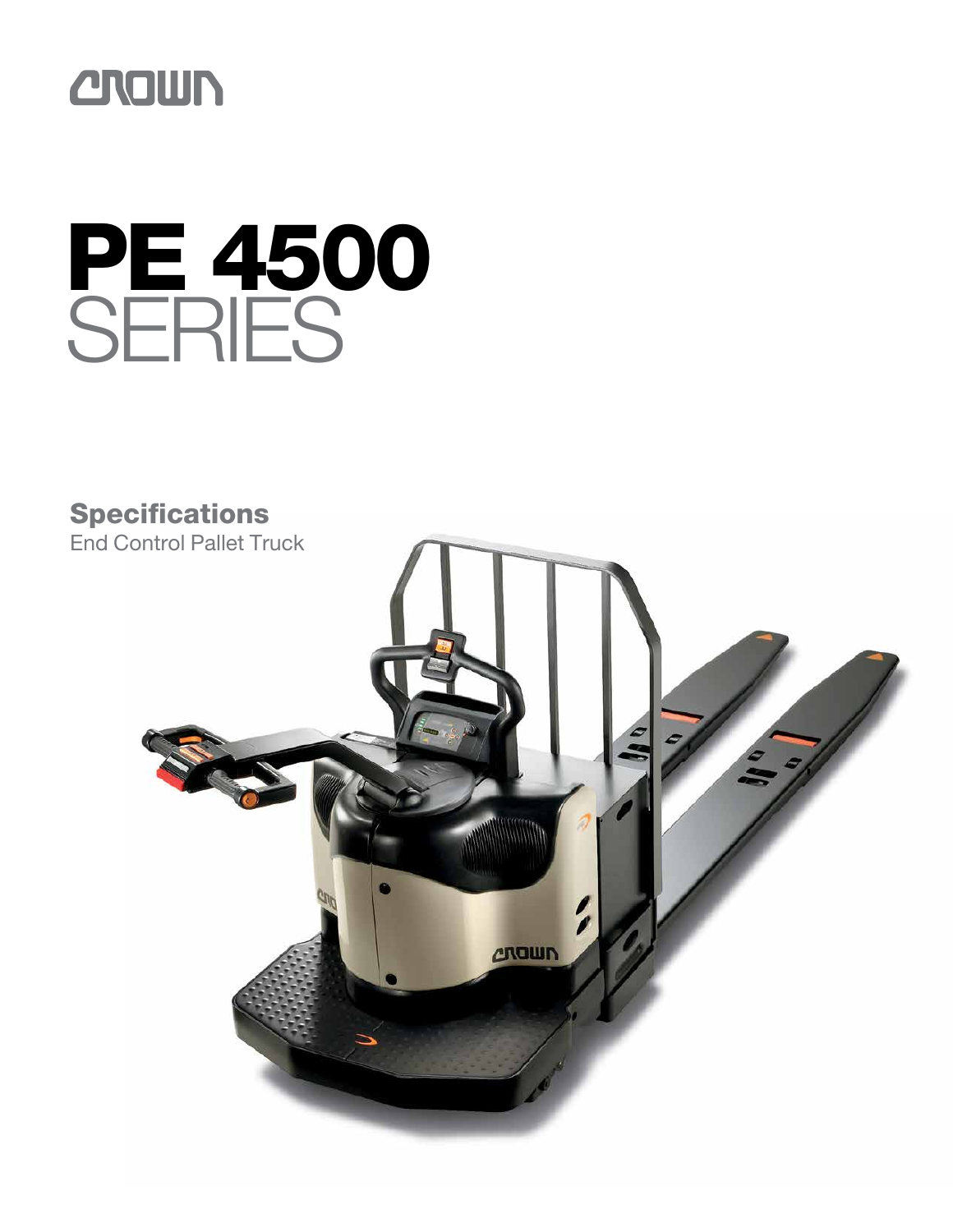# **CROWN**<br>**PE 4500 Series** End Control Pallet Truck

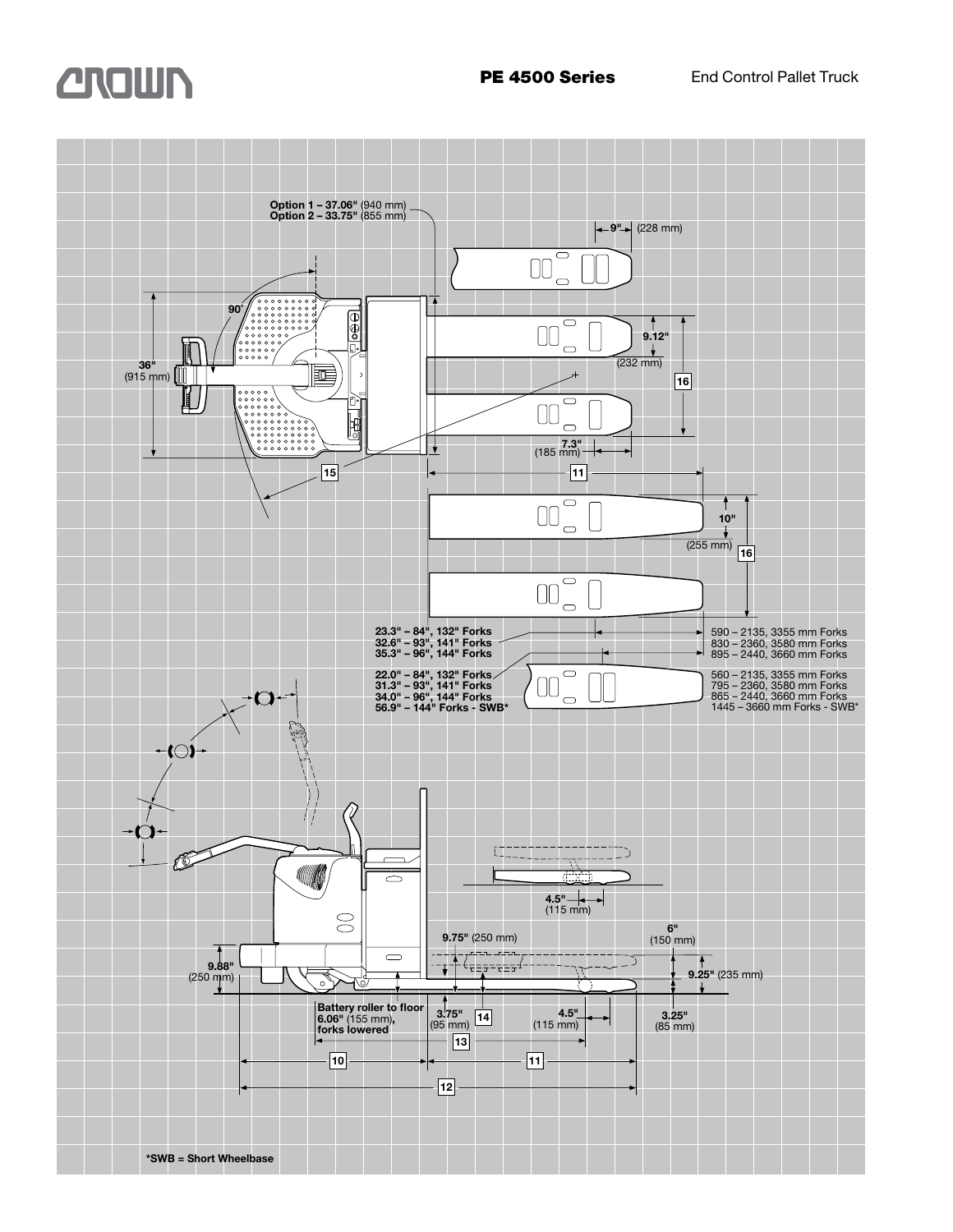PE 4500 Series Specifications

|                   |    |                            |                                |          | <i><b>Imperial</b></i>             | Metric      |  |  |  |  |  |
|-------------------|----|----------------------------|--------------------------------|----------|------------------------------------|-------------|--|--|--|--|--|
|                   |    | <b>Manufacturer</b>        |                                |          | <b>Crown Equipment Corporation</b> |             |  |  |  |  |  |
| <u>o</u>          | 2  | Model                      |                                |          | <b>PE 4500</b>                     |             |  |  |  |  |  |
| General           | 3  | <b>Load Capacity</b>       |                                | lb kg    | 6000 / 8000                        | 2730/3640   |  |  |  |  |  |
|                   | 4  | <b>Power</b>               | Electric                       |          |                                    | 24 Volts    |  |  |  |  |  |
|                   | 5  | <b>Operator Type</b>       | Stand-up                       |          |                                    | Walk / Ride |  |  |  |  |  |
|                   | 8  | <b>Lift Height</b>         |                                | in mm    | 9.25                               | 235         |  |  |  |  |  |
|                   | 9  | Lift                       |                                | in mm    | 6                                  | 150         |  |  |  |  |  |
|                   | 10 | <b>Head Length</b>         | Option 1 / Option 2            | in mm    | 36.7 / 43.2                        | 930/1095    |  |  |  |  |  |
| <b>Dimensions</b> | 16 | <b>Outside Fork Spread</b> | Standard Tip                   | in mm    | 22/27                              | 560/685     |  |  |  |  |  |
|                   |    |                            | Extended Tip*                  | in mm    | 23/28                              | 585/710     |  |  |  |  |  |
|                   | 17 | <b>Speed Travel</b>        | Power Unit First / Forks First |          |                                    |             |  |  |  |  |  |
|                   |    |                            | Empty                          | mph km/h | 9.0/6.5                            | 14.5/10.5   |  |  |  |  |  |
|                   |    |                            | 4000 lb (1820 kg)              | mph km/h | 7.0/5.7                            | 11.3/9.2    |  |  |  |  |  |
| Performance       |    |                            | 6000 lb (2730 kg)              | mph km/h | 6.3/5.1                            | 10.1 / 8.2  |  |  |  |  |  |
|                   |    |                            | 8000 lb (3640 kg)              | mph km/h | 6.0 / 5.0                          | 9.7/8.0     |  |  |  |  |  |

\*Add .5" (15 mm) for forks above 102" (2590 mm)

|        |                             |                                                                                         | <i>Imperial</i>                                                                                                                | <b>Metric</b>        |  |  |  |  |  |
|--------|-----------------------------|-----------------------------------------------------------------------------------------|--------------------------------------------------------------------------------------------------------------------------------|----------------------|--|--|--|--|--|
| s      | Model                       |                                                                                         | <b>PE 4500</b>                                                                                                                 |                      |  |  |  |  |  |
| ا ≅.   | <b>Drive Tire</b>           | in mm                                                                                   | $13 \times 4.5 \times 8$ Poly                                                                                                  | 330 x 115 x 205 Poly |  |  |  |  |  |
| ਹ      | <b>Casters</b>              | in mm                                                                                   | $2 - 4 \times 2.5$ Poly                                                                                                        | 2 - 100 x 65 Poly    |  |  |  |  |  |
|        | <b>Load Wheels</b><br>in mm |                                                                                         | $2 - 85 \times 165 (-302)$<br>$2 - 3.25 \times 6.5 (-302)$                                                                     |                      |  |  |  |  |  |
|        |                             | -301                                                                                    | Moderate cut/tear resistance, high capacity. High capacity transport. Not for dock use.                                        |                      |  |  |  |  |  |
| Wheels |                             | $-302$                                                                                  | Highest cut/tear resistance offered. Extremely high capacity, low rolling resistance.<br>Docks, rough floors and floor debris. |                      |  |  |  |  |  |
|        |                             | Combines good cut/tear resistance and very high capacity. Use where nothing else works. |                                                                                                                                |                      |  |  |  |  |  |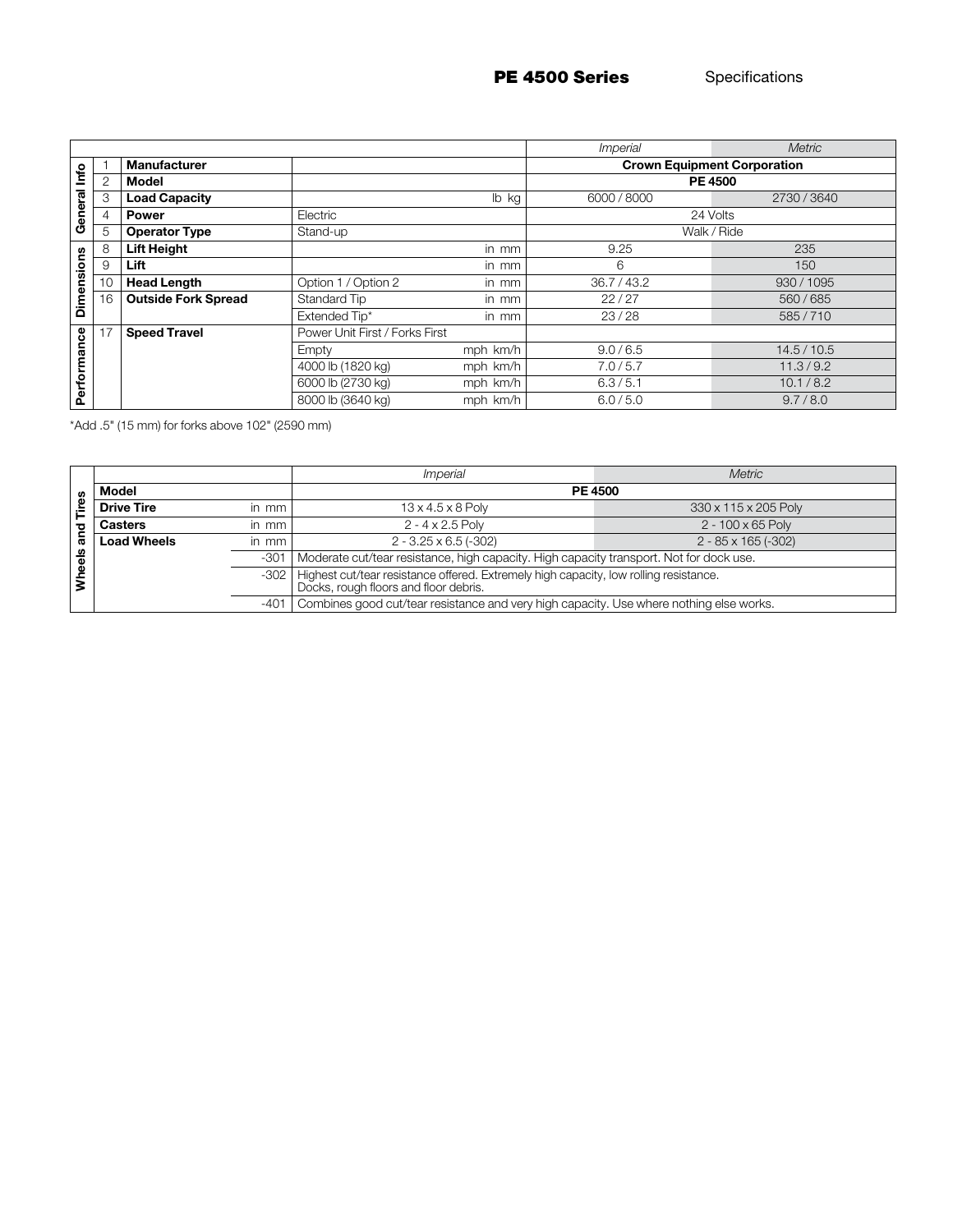PE 4500 Series Specifications

|       | PE 4500 Series |                            |                   |                                 |                 | <b>Standard-Tip Forks</b> |                 |               |                 |               |                 |               |  |  |  |
|-------|----------------|----------------------------|-------------------|---------------------------------|-----------------|---------------------------|-----------------|---------------|-----------------|---------------|-----------------|---------------|--|--|--|
|       |                |                            |                   |                                 | <i>Imperial</i> | <b>Metric</b>             | <i>Imperial</i> | <b>Metric</b> | <i>Imperial</i> | <b>Metric</b> | <i>Imperial</i> | <b>Metric</b> |  |  |  |
|       |                | <b>Nominal Fork Length</b> |                   | in mm                           | 36              | 915                       | 42              | 1065          | 48              | 1220          | 54              | 1370          |  |  |  |
|       | 11             | <b>Actual Fork Length</b>  |                   | in mm                           | 35.75           | 910                       | 41.75           | 1060          | 47.75           | 1215          | 53.75           | 1365          |  |  |  |
|       | 12             | <b>Overall Length</b>      | Option 1          | in mm                           | 72.44           | 1840                      | 78.44           | 1990          | 84.44           | 2145          | 90.44           | 2295          |  |  |  |
|       |                |                            | Option 2          | in mm                           | 78.94           | 2005                      | 84.94           | 2155          | 90.94           | 2310          | 96.94           | 2460          |  |  |  |
| Forks | 13             | Wheelbase -                | Option 1          | in mm                           | 43.12           | 1095                      | 49.12           | 1250          | 55.12           | 1400          | 61.12           | 1550          |  |  |  |
|       |                | <b>Forks Raised</b>        | Option 2          | in mm                           | 49.62           | 1260                      | 55.62           | 1415          | 61.62           | 1565          | 67.62           | 1720          |  |  |  |
|       | 14             | <b>Grade Clearance -</b>   | Option 1          | %                               | 44              | 44                        | 38              | 38            | 34              | 34            | 30              | 30            |  |  |  |
|       |                | <b>Forks Raised</b>        | Option 2          | %                               | 38              | 38                        | 33              | 33            | 30              | 30            | 27              | 27            |  |  |  |
|       | 15             | <b>Turning Radius-</b>     | Option 1          | in mm                           | 60.95           | 1550                      | 66.93           | 1700          | 72.90           | 1850          | 78.88           | 2005          |  |  |  |
|       |                | <b>Forks Raised</b>        | Option 2          | in mm                           | 67.43           | 1715                      | 73.40           | 1865          | 79.38           | 2015          | 85.38           | 2170          |  |  |  |
|       | $\overline{7}$ | <b>Truck Weight</b>        | 6000 lb (2730 kg) | lb ka                           | 1496            | 680                       | 1512            | 690           | 1528            | 700           | 1544            | 700           |  |  |  |
|       |                | without Battery            | 8000 lb (3640 kg) | $\mathsf{I}^{\mathsf{b}}$<br>ka | 1515            | 690                       | 1539            | 700           | 1563            | 710           | 1587            | 720           |  |  |  |

|       |                | PE 4500 Series                                  |                   |         |                 | <b>Standard-Tip Forks</b> |                 | <b>Extended-Tip Forks</b> |          |               |                 |        |  |
|-------|----------------|-------------------------------------------------|-------------------|---------|-----------------|---------------------------|-----------------|---------------------------|----------|---------------|-----------------|--------|--|
|       |                |                                                 |                   |         | <i>Imperial</i> | <b>Metric</b>             | <i>Imperial</i> | Metric                    | Imperial | <b>Metric</b> | <i>Imperial</i> | Metric |  |
|       |                | <b>Nominal Fork Length</b>                      |                   | in $mm$ | 60              | 1525                      | 96              | 2440                      | 84       | 2135          | 93              | 2360   |  |
|       | 1 <sup>1</sup> | <b>Actual Fork Length</b>                       |                   | in mm   | 59.75           | 1520                      | 95.75           | 2430                      | 83.75    | 2125          | 93              | 2360   |  |
|       | 12             | <b>Overall Length</b>                           | Option 1          | in mm   | 96.44           | 2450                      | 132.44          | 3365                      | 120.44   | 3060          | 129.69          | 3295   |  |
|       |                |                                                 | Option 2          | in mm   | 102.94          | 2615                      | 138.94          | 3530                      | 126.94   | 3225          | 136.19          | 3460   |  |
| Forks | 13             | Wheelbase-<br><b>Forks Raised</b>               | Option 1          | in mm   | 67.12           | 1705                      | 103.12          | 2620                      | 75.12    | 1910          | 75.12           | 1910   |  |
|       |                |                                                 | Option 2          | in mm   | 73.62           | 1870                      | 109.62          | 2785                      | 81.62    | 2075          | 81.62           | 2075   |  |
|       | 14             | <b>Grade Clearance -</b><br><b>Forks Raised</b> | Option 1          | %       | 27              | 27                        | 18              | 18                        | 24       | 24            | 24              | 24     |  |
|       |                |                                                 | Option 2          | %       | 25              | 25                        | 17              | 17                        | 22       | 22            | 22              | 22     |  |
|       | 15             | <b>Turning Radius-</b><br><b>Forks Raised</b>   | Option 1          | in mm   | 84.88           | 2155                      | 120.8           | 3070                      | 92.90    | 2360          | 92.90           | 2360   |  |
|       |                |                                                 | Option 2          | in mm   | 91.38           | 2320                      | 127.3           | 3235                      | 99.30    | 2520          | 99.30           | 2520   |  |
|       | . 7            | <b>Truck Weight</b>                             | 6000 lb (2730 kg) | lb kg   | 1560            | 710                       | 1710            | 780                       | 1643     | 750           | 1724            | 780    |  |
|       |                | without Battery                                 | 8000 lb (3640 kg) | lb ka   | 1611            | 730                       | 1775            | 805                       | 1703     | 775           | 1784            | 810    |  |

|       | PE 4500 Series |                            |                   |           |                 | <b>Extended-Tip Forks</b> |                 |               |                        |        |                        |        |                        |               |  |
|-------|----------------|----------------------------|-------------------|-----------|-----------------|---------------------------|-----------------|---------------|------------------------|--------|------------------------|--------|------------------------|---------------|--|
|       |                |                            |                   |           | <i>Imperial</i> | <b>Metric</b>             | <i>Imperial</i> | <b>Metric</b> | <i><b>Imperial</b></i> | Metric | <i><b>Imperial</b></i> | Metric | <i><b>Imperial</b></i> | <b>Metric</b> |  |
|       |                | <b>Nominal Fork Length</b> |                   | in mm     | 96              | 2440                      | 132             | 3355          | 141                    | 3580   | 144                    | 3660   | $144**$                | 3660**        |  |
|       |                | <b>Actual Fork Length</b>  |                   | in mm     | 95.75           | 2430                      | 131.75          | 3345          | 140.75                 | 3575   | 143.75                 | 3650   | 144                    | 3660          |  |
|       | 12             | <b>Overall Length</b>      | Option 1          | in mm     | 132.44          | 3365                      | na              | na            | na                     | na     | na                     | na     | na                     | na            |  |
|       |                |                            | Option 2          | in mm     | 138.94          | 3530                      | 174.94          | 4445          | 183.94                 | 4670   | 186.94                 | 4750   | 187.19                 | 4755          |  |
| Forks | 13             | Wheelbase -                | Option 1          | in mm     | 75.12           | 1910                      | na              | na            | na                     | na     | na                     | na     | na                     | na            |  |
|       |                | <b>Forks Raised</b>        | Option 2          | in mm     | 81.62           | 2075                      | 129.62          | 3290          | 129.62                 | 3290   | 129.62                 | 3290   | 107.8                  | 2740          |  |
|       | 14             | Grade Clearance -          | Option 1          | %         | 24              | 24                        | na              | na            | na                     | na     | na                     | na     | na                     | na            |  |
|       |                | <b>Forks Raised</b>        | Option 2          | %         | 22              | 22                        | 17              | 17            | 17                     | 17     | 7،                     | 17     | 7.6                    | 7.6           |  |
|       | 15             | <b>Turning Radius-</b>     | Option 1          | in mm     | 92.90           | 2360                      | na              | na            | na                     | na     | na                     | na     | na                     | na            |  |
|       |                | <b>Forks Raised</b>        | Option 2          | in mm     | 99.30           | 2520                      | 147.30          | 3740          | 147.30                 | 3740   | 147.30                 | 3740   | 125.7                  | 3195          |  |
|       |                | <b>Truck Weight</b>        | 6000 lb (2730 kg) | lb kg     | 1739            | 790                       | 2156            | 980           | 2237                   | 1015   | 2252                   | 1025   | 2401                   | 1090          |  |
|       |                | without Battery            | 8000 lb (3640 kg) | lb.<br>ka | 1799            | 820                       |                 |               |                        |        |                        |        |                        |               |  |

\*\*Shorter wheelbase and turning radius.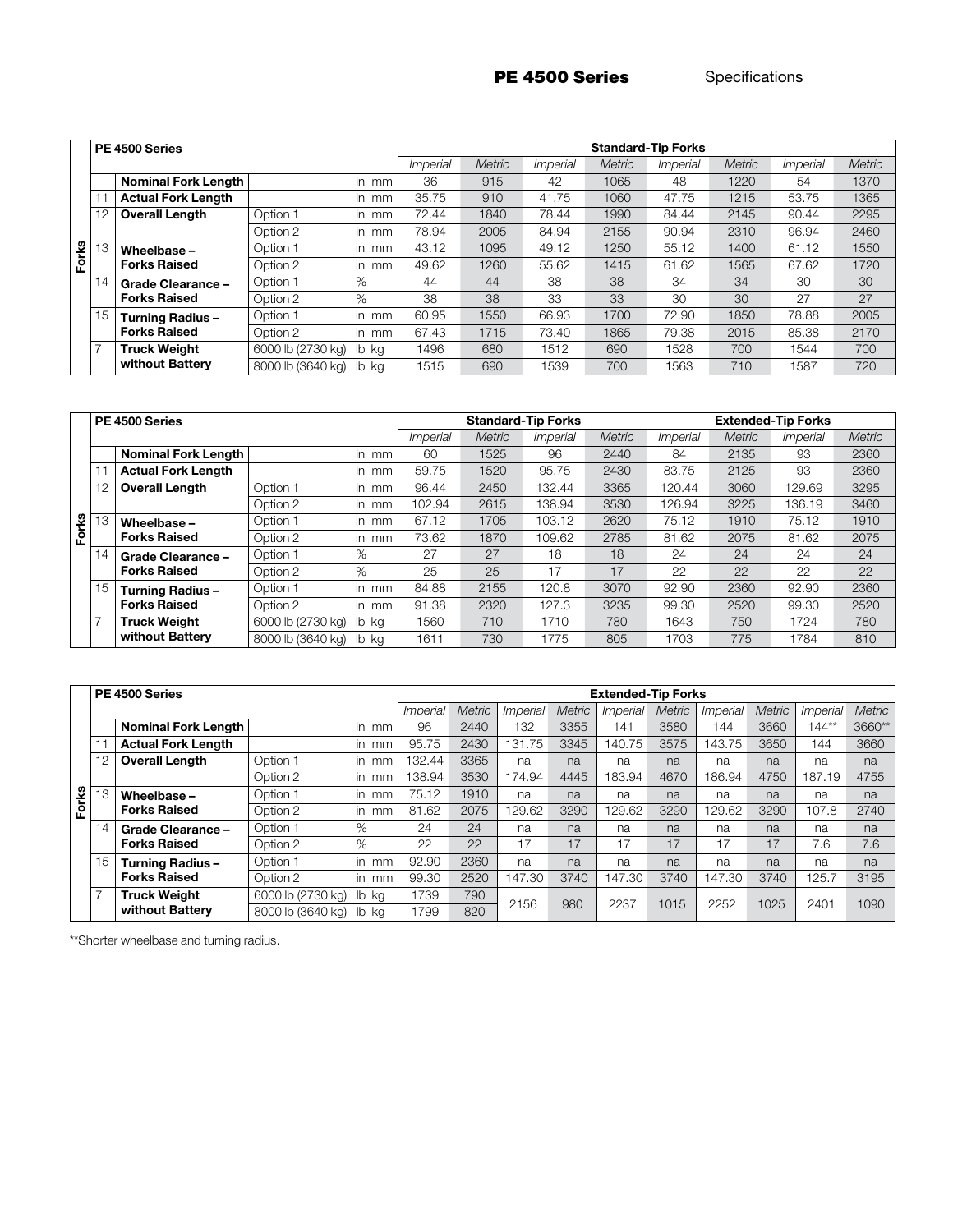# **PE 4500 Series** Technical Information

### Maximum Battery Size

Option 1 - 6.69" wide x 34.44" long x 31.62" high (170 wide x 875 long x 805 mm high)

Option 2 - 13.19" wide x 31.12" long x 31.62" high (335 wide x 790 long x 805 mm high)

### **Batteries**

(160/410 kg)

Option 1 - 24-volt, 330 amp hour, 7.7 kWh Min/Max weight 360/900 lb

Option 2 - 24-volt, 930 amp hour, 21.5 kWh Min/Max weight 975/1500 lb (440/680 kg)

# Standard Equipment

- 1. 24-volt fused electrical system
- 2. Access 1 2 3® Comprehensive System Control with AC Traction (Includes BDI with lift lockout, hour meters, PIN codes and event codes)
- 3. Polyurethane load wheels
- 4. Heavy-duty articulating shim free casters
- 5. Full width, raise, lower, horn, and end mounted reversing button in control handle
- 6. Raise, lower, horn and high speed button on operator grab bar
- 7. 175 amp battery connector
- 8. Key switch
- 9. Horn
- 10. Lift-off left and right battery retainers
- 11. Anti-tie down
- 12. Platform cushion (non-freezer conditioned trucks)
- 13. Rubber knee pad
- 14. One-touch high speed
- 15. Steel doors
- 16. Color-coded wiring
- 17. InfoPoint® Quick reference guide and maps support diagnostics

### Optional Equipment

- 1. Electronic power steering
- 2. Coast control
- 3. Quick Coast™
- 4. QuickPick® control handle
- 5. Quick adjustment caster
- 6. Quick adjustment caster with torsion bar package
- 7. Battery retainer interlock switch
- 8. Quick battery disconnect handle (right side only)
- 9. Left side battery connector
- 10. Battery compartment rollers
- 11. Lift-off load backrest
- 12. Hinged load backrest with quick release (48", 60" or 72" high) (1220,1525 or 1830 mm high)
- 13. Bolt-on load backrest
- 14. Work Assist® Accessories:
	- LED flashing light
	- Work lights
	- Fan
	- Storage pouch
	- Pad clip and hook
	- Shrink wrap tray
	- (Option 2 battery only) • Shrink wrap holder
- (mounted on backrest) 15. Storage module (Option 2
- battery only)
- 16. 7" (180 mm) wide fork (6000 lb [2730 kg] only)
- 17. Drive tire and load wheel options
- 18. Toggle switch in lieu of key
- 19. Tandem axle load wheels
- 20. Dual or triple load wheels
- 21. Cold and corrosion conditioning
- 22. Special color paint
- 23. Skid adapter
- 24. Rubber skirt extension
- 25. EE Rating
- 26. InfoLink®
- 27. Pallet stop
- 28. Static strap
- 29. SB 350, SBX 350 battery connector

### Operator Area and Controls

The PE 4500 Series has an operator platform which increases operator comfort and productivity. Rounded edges and careful placement of operator contact points make the PE 4500 Series user friendly. Contoured steel doors allow for maximum operator and foot room.

The Crown PE 4500 Series has a microcellular composition floor mat and a rubber knee pad for improved operator comfort.

The Crown PE 4500 Series has dual, soft urethane twist grips with automatic return to neutral when released. Two textures and a unique "cam" design aid in plugging, steering and long distance travel. On the control pod are full width raise, lower, and horn buttons for easy actuation. Reversing button in control handle reverses direction of travel if button should come in contact with operator. Soft urethane operator grab bar provides operator security and comfort. Grab bar has raise, lower, horn and high speed controls for improved productivity.

One touch high speed allows operators to activate the high speed button once and not have to hold the button down to travel in high speed. High speed is deactivated when the twist grip returns to neutral or when the brake is applied.

Crown's electronic power steering option is ideal for dock work or any application that requires frequent turning and maneuvering in tight spaces. Operators experience greater comfort and reduced fatigue compared to manual steering, making them more productive.

The Quick Coast option allows the truck to coast as the operator walks down the aisle performing low-level order picking. The Quick Coast switch is conveniently placed on the grab bar for easy activation. The Quick Coast option includes infinitely variable handle positioning within the coast range, and the audible and visual feedback features remind operators the Quick Coast option is activated. The Quick Coast option meets current ANSI/ASME requirements.

The QuickPick control handle option, normally used in conjunction with coast control or Quick Coast, assists an operator to perform lowlevel order picking. The QuickPick control handle has two switches on each side of the handle. The Quick-Pick control handle activation allows the truck to travel, power unit first, at walking speed.

Many optional features for the operator area and controls are available to suit a wide range of applications.

### Electrical System

Heavy-duty, 24-volt electrical system for demanding warehouse, dock and transport applications. The Access 3™ traction control system and Crownmanufactured AC drive motor provide unmatched reliability in the toughest applications.

### Access 1 2 3 $^\circledR$ Comprehensive System Control with AC Traction This system provides unmatched

truck control and system performance in:

- Traction control
- Operator interface
- Diagnostics

Crown's technology provides a closed-loop traction control system which maintains top speed throughout the battery charge. The large Crown-manufactured AC traction motor specifically designed for lift truck applications, provides improved acceleration and plug reversal which may be an advantage in some applications. The Access™ display offers six hour meter readouts and odometer. The operator message mode includes BDI, truck hours, odometer, trip odometer, or timer.

The Access display also includes a full featured on-board service tool. The service technician can actively view inputs and outputs during truck operation. Event code history including the last 16 event codes are accessible. No service key, laptop, or handset required.

Access 3 controller has full-time management control of traction and other system inputs and outputs. Access 3 simplifies the system by reducing componentry including contactors, relays, and other hardwired components.

### Performance Tuning

Performance Tuning can be accessed at the display to customize truck performance for specific applications or operator requirements. Crown's Integrated System Control provides a responsive, energy efficient and reliable machine.

The proven Access 1 2 3 diagnostics has been extensively developed to address the real world of troubleshooting and repair.

### InfoPoint®

InfoPoint System allows your technician to troubleshoot without complicated schematics, wiring diagrams or cumbersome service manuals for over 95% of your repairs. Simplicity is complete with InfoPoint Quick Reference Guide, colorcoded component maps, and "information nuggets" located on the truck.

Information on time consists of clearly labeling each component and providing an area map showing the component location. A Quick Reference Troubleshoot Guide is supplied with each truck showing display operation, code definitions, and an overall component ID of the entire truck.

### **Hydraulics**

Heavy-duty pump, motor, reservoir and control are assembled into one unit. A centrally located lift cylinder, mounted vertically, is equipped with long life polyurethane packings. A pressure compensating flow control valve is an integral part of the valve block and regulates lowering speed. Overload valve protects hydraulic components.